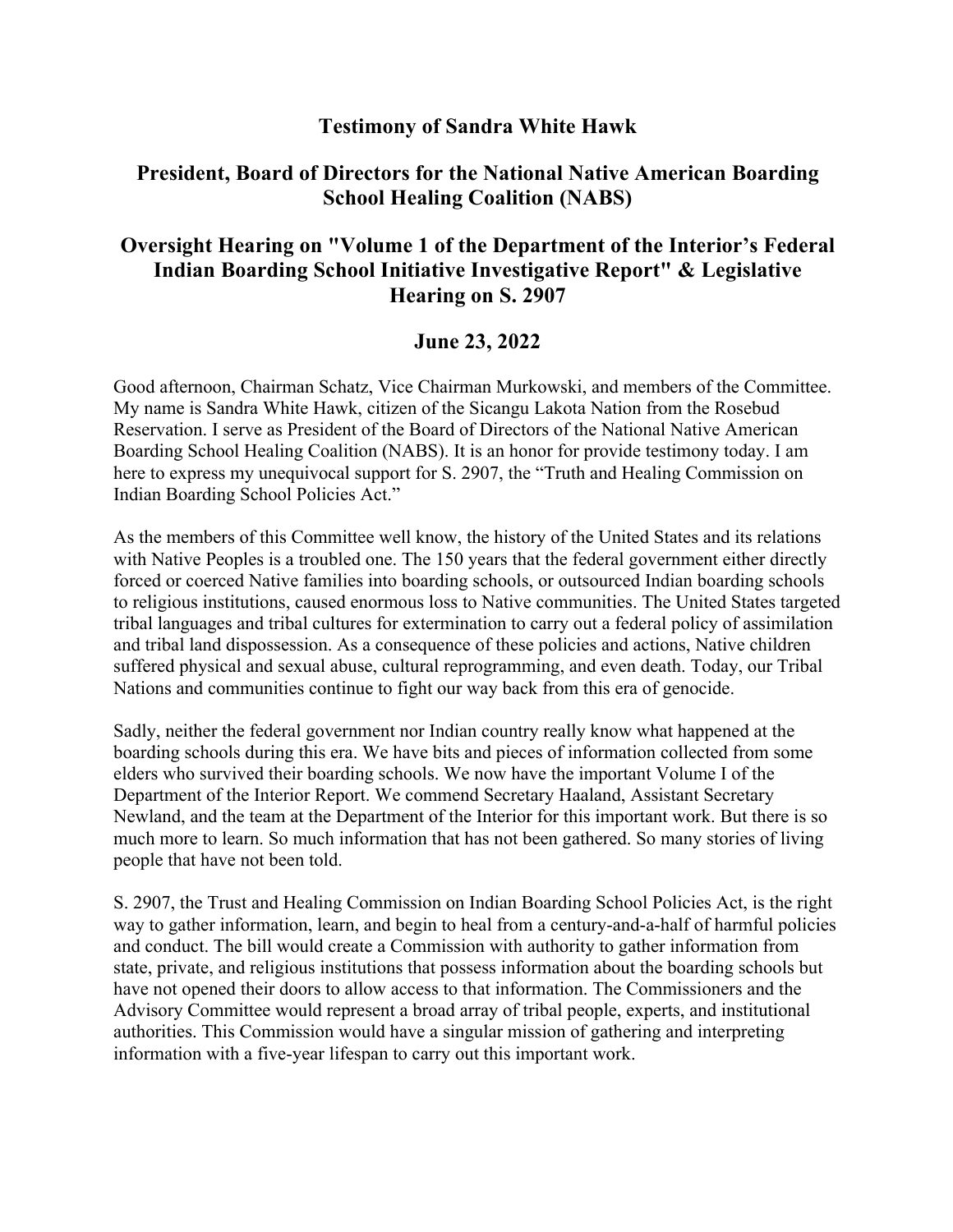This bill is the culmination of years of work, relying on lessons learned from the Canadian Truth and Reconciliation Commission that studied the residential schools that similarly forced First Nations children into its doors. We know that this Commission had elements that worked and did not work. This bill considers those lessons with the expectation of creating an efficient, effective Commission. As a result of this Canadian Truth and Reconciliation Commission's work, the Pope has apologized for the role of the Catholic Church in implementing Canada's genocidal policies on First Nation's children. In July, the Pope will be traveling to First Nations territory for further dialogue and hopefully action on his apology.

We are often asked why we want to bill enacted to create a Truth and Healing Commission when the Department of the Interior has started this work. The answer to us is simple. First, the Interior work has a limited scope. Interior officials have many obligations to carry out its trust obligations to Tribal Nations. If properly constituted, a Commission that is closest to the people and is of the people has the best chance to earn the credibility of the people. While we certainly applaud the work of Secretary Haaland and the Department of the Interior, another federal inquiry with limited powers is far less likely to gain the trust of the boarding school survivors and their descendants that hold the stories of this horrific era in American history. A Commission of Native people, with the imprimatur of the United States Congress, has a far more likely chance of achieving knowledge and healing.

NABS, an organization that I am honored to Chair, has worked in this area for over ten years. We were formed as a non-profit in 2011 following public outcry about the lasting impacts of the boarding school era. Shortly after Canada launched the Canadian Truth and Reconciliation Commission, leaders from the United States and Canada came together to discuss the Truth and Reconciliation Commission and the need for such a process in the United States.

The vision of NABS is to lead in the pursuit of understanding and addressing the ongoing trauma created by the U.S. Indian Boarding School policy. In practice, NABS is a coalition of people who support the healing of boarding school survivors and descendants by using our network to advocate, engage in research, and offer healing resources. NABS uses its voice to educate about the truth, the full scope of the federal Indian boarding school policies and the lasting legacy felt in Indian Country and throughout the nation. The experiences of our relatives are still with us, and the U.S. government has never meaningfully addressed these impacts. This is why we stand before you today.

Our recent collaborative work with the US Department of the Interior has identified 408 federally-funded and supported U.S. Indian boarding schools, as well as 89 additional boarding schools that received no federal funding at all. Over nearly two centuries, these 497 boarding schools operated as a broad system with a singular goal aimed at our children.

Between the 1800s and the 1970s, the federal government removed thousands of American Indian, Alaska Native, and Native Hawaiian children from our homes and families, and placed them in assimilative institutions designed to strip us of our languages, identities, and cultures– these lifeways that have connected us to the land since time immemorial. The stated purpose of the U.S. Indian Boarding School policy was to destroy Indian culture by using education as a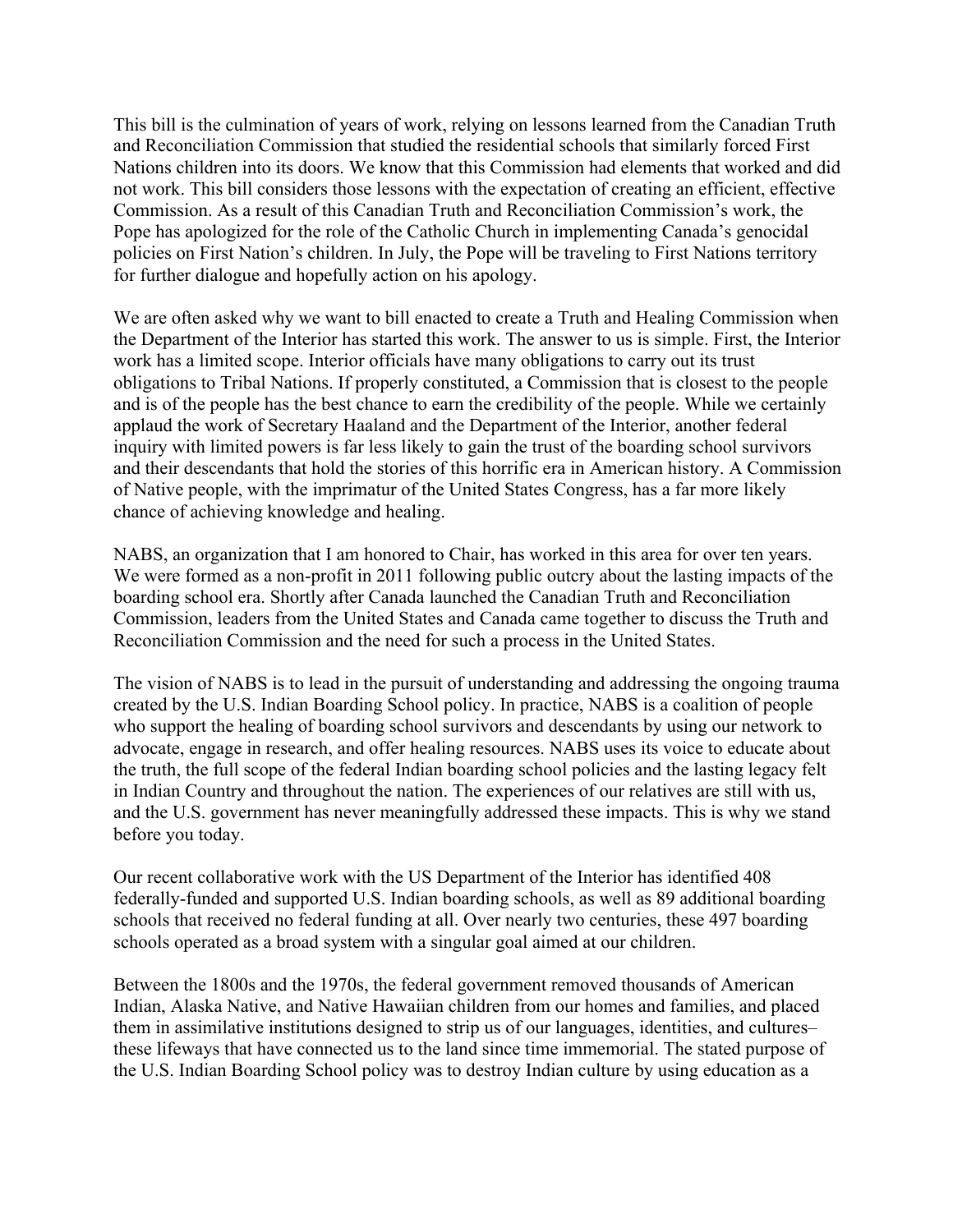weapon. This purpose was expounded upon by the likes of General Richard Henry Pratt, who stated:

> A great general has said that the only good Indian is a dead one, and that high sanction of his destruction has been an enormous factor in promoting Indian massacres. In a sense, I agree with the sentiment, but only in this: that all the Indian there is in the race should be dead. Kill the Indian in him, and save the man.

In fierce commitment to an agenda of assimilation, Pratt's motto to "Kill the Indian in him, and save the man", became a standard for the operation of these institutions. Nearly 500 U.S. Indian boarding schools carried out this ideology. They sought to destroy Indian language, culture, and ultimately to dismantle Indian nations, enabling the federal government to acquire more Indian land. To achieve this end, Indian children were forcibly abducted and sent to schools often hundreds of miles away, under the pretense that replacing the child's home and cultural influences through boarding school would be the most effective means to "civilize" Native people and to dispossess them of their lands.

Upon arrival, our children had their hair chopped, their clothes stripped, and their names were replaced with English ones or often, just a number. Children frequently received corporal punishment for speaking their language, practicing traditional songs and ceremonies, and resisting contradictory instructions that their languages and cultures were wrong. Methods of punishment included: solitary confinement, flogging, whipping, slapping, cuffing, and devising methods to engage children to administer punishments to each other, such as the gauntlet or the strap line. Other methods of dehumanization routinely observed were forced labor, neglect, malnourishment, and physical and sexual abuse. Children were beaten to death. This happened routinely enough to compel school operators to have cemeteries on the school grounds, often in unmarked graves.

Indian Boarding School methods are rooted in the Doctrine of Discovery and Manifest Destiny—all of which meant genocide for Native American, Alaska Native, and Native Hawaiian peoples. The Doctrine of Discovery, specifically, provided sanction and justification for the invasion and colonization of land inhabited by non-Christians. One of the lasting legacies of this doctrine is the legal and cultural belief that Indigenous people do not have the right to our own cultures, lands, practices, and even how we raise our own children. The Boarding School Era, seen as an effective alternative to extermination, was ushered in by the U.S. "Education for Assimilation" Policy. Beginning with the Indian Civilization Act Fund of 1819, the U.S. authorized and financed religious missions to weaponize education as a "civilizing process". This policy was further enacted through the creation of the Bureau of Indian Affairs (BIA) in 1824, created under the War Department, primarily to administer these monies to churches. This would also be seen in President Grant's Peace Policy, lasting from 1868 to1881, which endeavored to replace corrupt "Federal Agents" with Christian missionaries.

The effects of Colonialism and the Federal boarding school policies are clear. They are measured in stolen land, stolen lives, and widespread denial of sovereignty; through the systemic delegitimization of Indigenous ways of living, knowing, and being; through the destruction of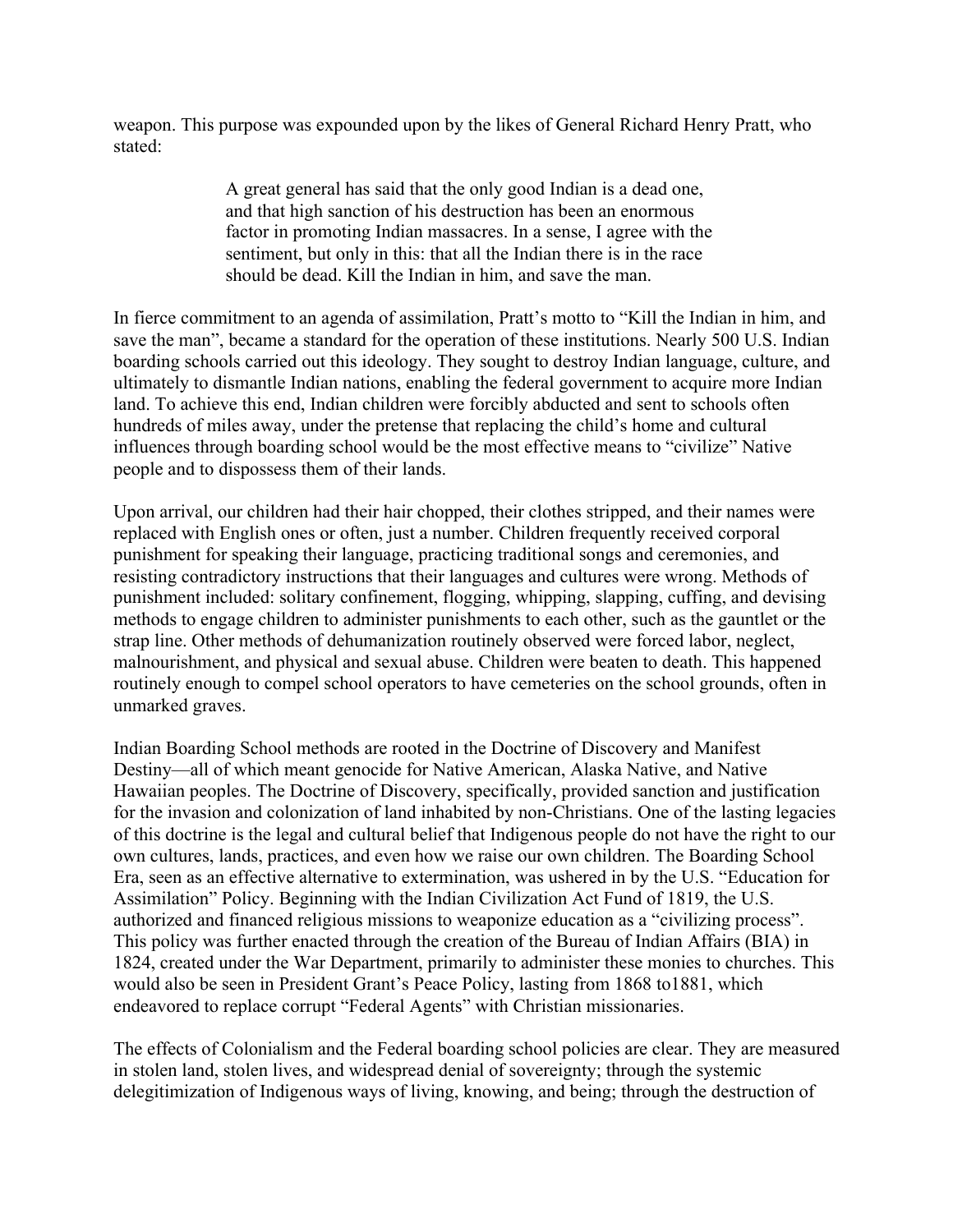language, culture, and knowledge. In sum, the effects are seen as Indigenous erasure, rooted in the boarding school policy era.

The trauma of family and community separation, as well as the violently assimilative strategies of boarding schools and adoption, affected hundreds of thousands of children, their families, and their communities so deeply that these effects of trauma can be seen intergenerationally. In light of this, NABS, First Nations Repatriation Institute, and the University of Minnesota are conducting a research study to learn more about experiences and impacts of child removal related to the United States' federal Indian boarding school policy. The survey has seen 900 respondents to date, including 211 boarding school survivors and 791 descendants of boarding school survivors. Of the respondents, nearly half reported being diagnosed with a mental health condition; 77 percent reported struggling with depression; approximately one third of respondents reported symptoms of PTSD; 75 percent of respondents reported having attempted suicide. Additionally, 87 percent of respondents believed their experience affected their parenting, 81 percent believe they still need to heal from their experiences, and 73 percent have sought therapy or counseling.

The intergenerational trauma of Indian Boarding Schools continues to be particularly harsh among Native youth. The 2014 White House Report on Native youth found major disparities in health and education, with more than one in three American Indian and Alaska Native children living in poverty and a graduation rate of 67 percent—the lowest of any racial/ethnic demographic group across all schools. Those students who survived their boarding school experience, suffered traumatic alienation when they returned home, finding themselves unable to connect with their families and communities. The report also established a state of emergency regarding Native youth suicide—the second leading cause of death for Native youth in the 15- to 24-year-old age group—and PTSD, with rates three times the general public—the same rate as Iraqi war veterans.

Given nearly 500 boarding schools throughout a timespan of nearly two centuries, it is essential to recognize that boarding school experiences cannot be seen as monolithic. There are nuanced histories that need to be understood and examined further. US boarding schools provoked deep traumas and unresolved grief, while also accompanying a complex history of resistance and resilience. Many individuals found solace in friendships and relationships that would sustain them throughout their lifetimes. Some resolved to learn settler ways in order to better prepare their Tribes to negotiate with an expanding American society. What cannot go ignored is that the spectrum of boarding school history and experiences are unequivocally and inescapably tied to the legacy of forced removal; dispossession of land; physical, psychological and sexual abuse; mass deaths and unmarked graves; and the extermination of Native ways of living, knowing, and genocide.

NABS is not alone in recognizing the cultural genocide carried out through Indian Boarding Schools. In 2007, the United Nations General Assembly adopted the UN Declaration on the Rights of Indigenous Peoples (UNDRIP), which holds that "Indigenous peoples have the right to establish and control their educational systems and institutions providing education in their own languages, in a manner appropriate to their cultural methods of teaching and learning." The United States government responded that UNDRIP advanced "a new and distinct international